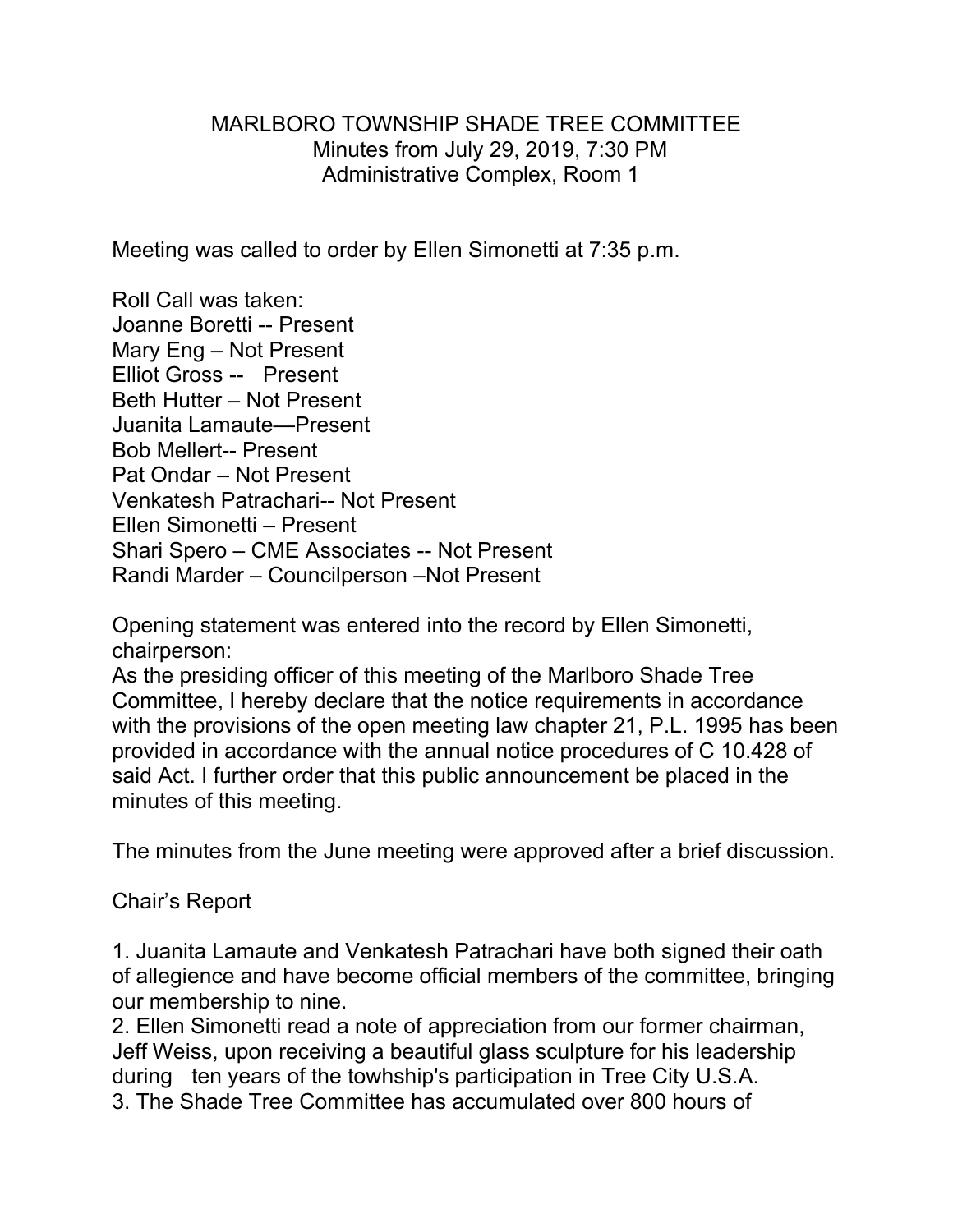volunteer service to the township as of today's meeting.

# Old Business

1. The committee discussed the township ordinances that pertain to acquiring a permit for the removal of trees, which was obtained for the commmittee by Joanne Boretti. As a result of the discussion Bob Mellert moved that the committee adopt the following resolution: "Resolved, 1) that the conservation officer shall make a monthly report to the committee on the activity of the application and disposition of permits regarding tree removal within the township, and 2) that the report include addresses of properties where the trees were/are located." The motion was seconded by Joanne Boretti and passed unanimously.

2. The Marlboro Farmers' Market is now open for business every Sunday since its official opening on June 30. The Shade Tree Committee had an information table at the grand opening.

3. The Master Gardener open house event on July 13 and 14 at the Marlboro Community Garden attracted about 10 guests, several of whom expressed interest in applying for a plot in the garden next year.

# New Business

1. National Farmers' Market Week is August 4 to 11. Plans for the event have not yet been settled.

2. Juanita Lamaute will give a short report on two conferences she is attending regarding the support and protection of butterflies as it pertains to our community garden.

# Community Garden

1. Ellen Simonetti reminded members of the committee that a purchase order is necessary before any expenditure of the committee's budget is possible.

2. Ani Singh will meet with Ellen Simonetti on Wednesday to review the Eagle Scout project he is planning. The project will help the garden with the addition of two new raised beds dedicated to butterfly preservation. 3. Students from Collier School visited the garden. After a short